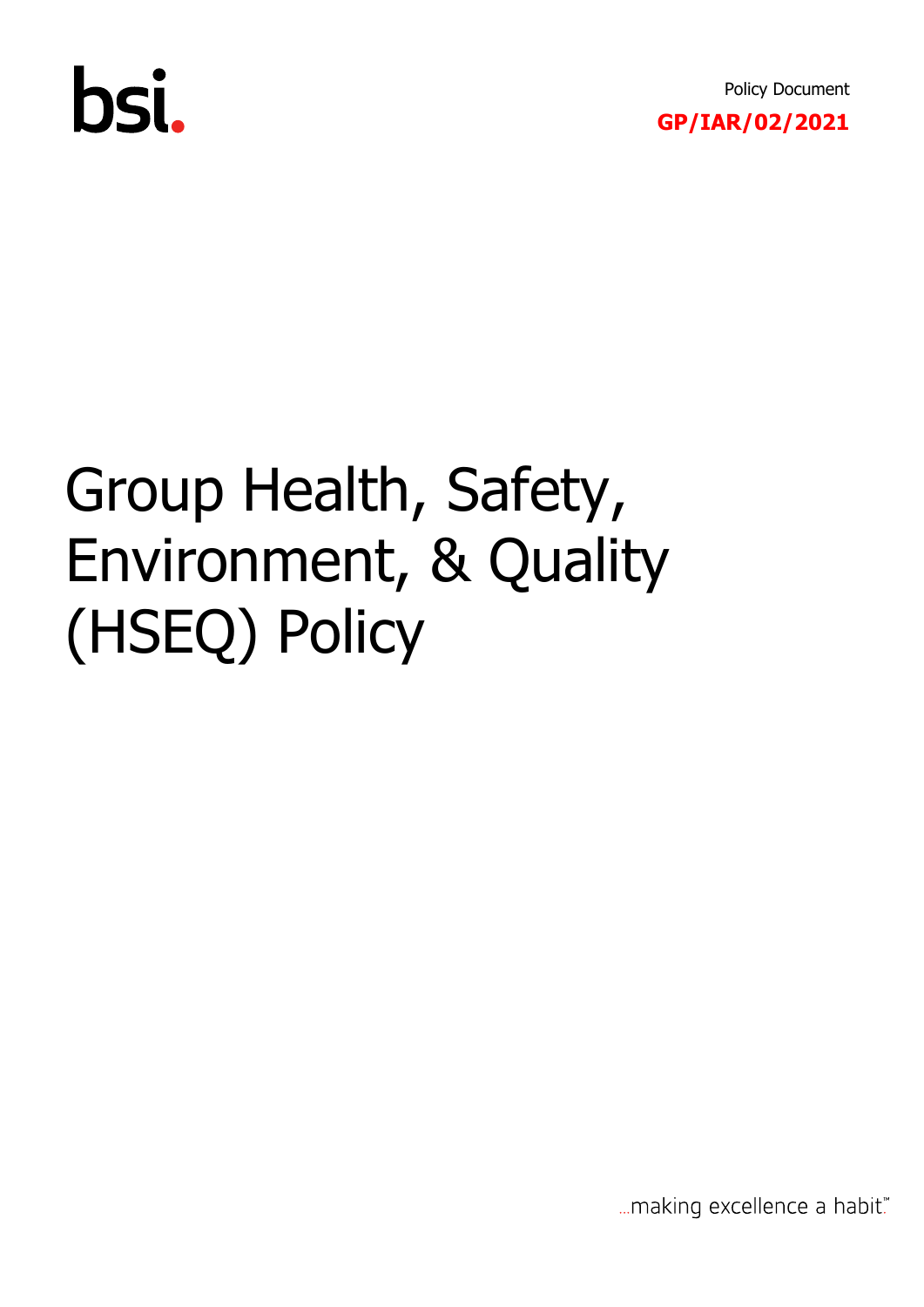### Policy Document **Group HSEQ Policy GP/IAR/02/2021**

#### **BSI Group Health, Safety, Environment & Quality (HSEQ) Policy**

The British Standards Institution, together with its subsidiaries ("BSI") recognizes that its activities, operations, products and services have the potential to have both positive and negative impacts on society, the environment and the economy.

Our mission is to share knowledge, innovation and best practice to help people and organizations realise their potential and make excellence a habit, our strategic initiative of Organizational Resilience and our values of integrity respect and expertise, guide us to minimise the negative impacts and maximise performance through transparent and ethical behaviour.

We are committed to continually embed and improve the HSEO management system into our working environment and business processes, and to play a proactive role in contributing to sustainable development where we have control or influence.

We will ensure all Employees and Contractors ("Personnel") are aware of this Policy, receive appropriate training and can provide feedback to improve our performance, including a commitment to the consultation and participation of personnel in these matters.

BSI's objectives under this policy are to:

- eliminate hazards and reduce health, safety and wellbeing risks
- deliver high quality products and services to exceed Client expectations
- protect the environment, including the prevention of pollution, reduction of waste and, where practical to do  $\blacksquare$ so, minimize the use of natural resources
- j, maximize energy performance, reduce impacts associated with energy use and reduce operating expenses by actively and responsibly managing energy consumption
- fulfil our legislative and compliance obligations through the use of established management systems, operating procedures, risk assessments and competent personnel
- ensure all personnel are aware of this policy, receive appropriate training and can provide feedback to improve  $\overline{\phantom{a}}$ our performance
- be open with our interested parties about our decisions and activities that we know will have, or are likely to à. have, an impact on our people, our environment and our communities and the economy
- implement a process of continuous improvement and innovation to enhance our performance, which includes engaging both externally and internally with clients, consumers, personnel and other interested parties
- review, annually report, and improve our performance

We will do this both in our own business and in our role as leaders and promoters of operational excellence. Responsibility for compliance with this policy lies with the Directors, Executives, Managers and Supervisors. It is the responsibility of individual personnel to make themselves aware of possible risks and to take measures to reduce such risks as appropriate to their working environment.

**Susan Taylor Martin Chief Executive**

"...making excellence a habit.